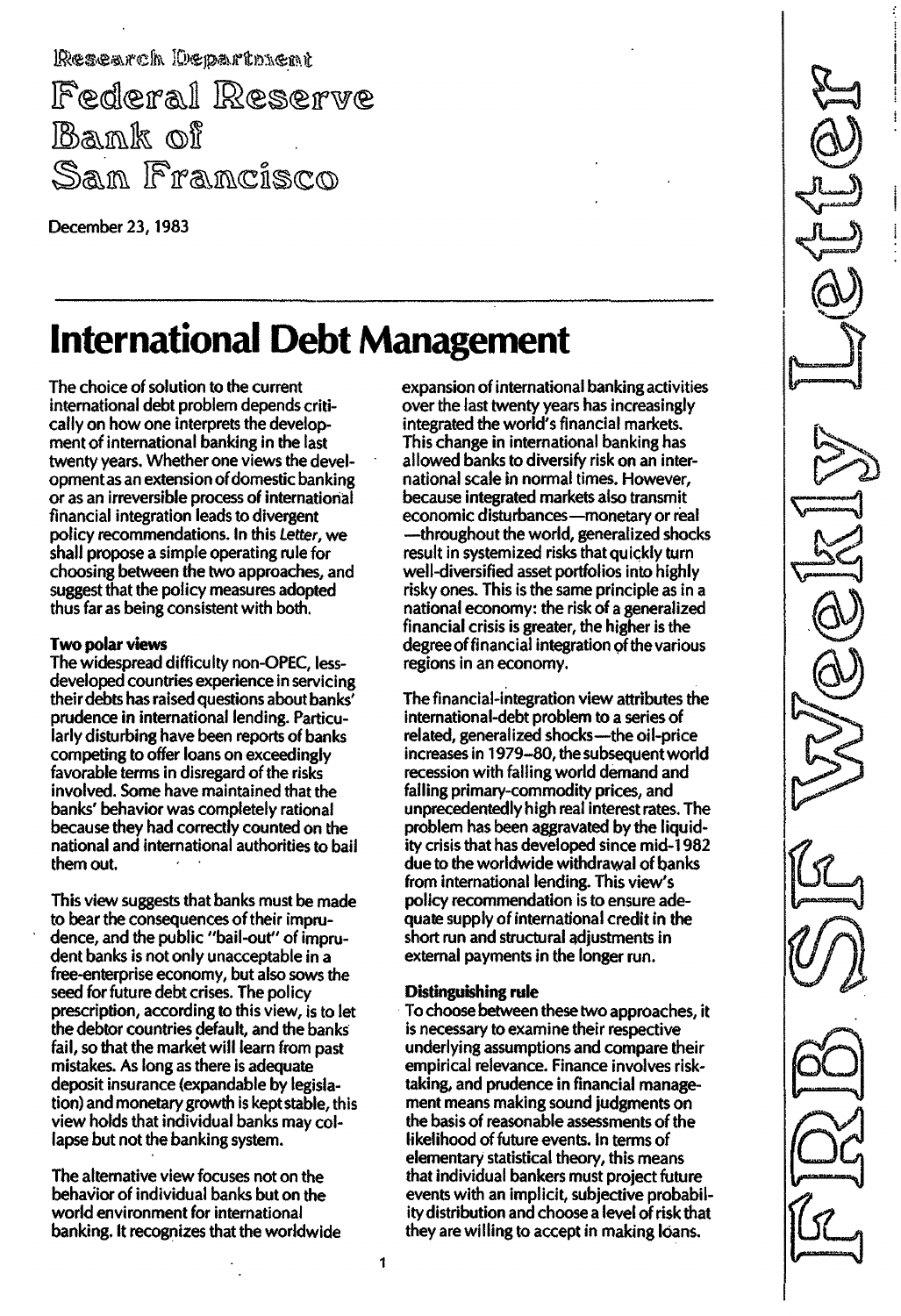**IPesearch Department** 

# Federal Reserve Bank of San Francisco

Opinions expressed in this newsletter do not necessarily reflect the views of the management of the Federal Reserve Bank of San Francisco, or of the Board of Governors of the Federal Reserve System.

Since the probability distribution is based on each individual banker's past experience, its basis must lie in the past even though the projection is into the future.

Within this framework, there are three possibilities for a loan to go "bad." First, the loan assessment may have been made by an inexperienced banker who did not know his business, that is, he did not make an accurate assessment of economic reality. Second, the probability distribution may have been realistic, but the banker chose too high a level of risk. Third, the underlying economic reality may have changed sodrastically that past experiences are no longer reliable for judging the probability of future events. The banking-imprudence view considers the international-debt problem as the result of a combination of the first two cases; the financial-integration view stresses the third.

The choice between the two views might appear to be necessarily arbitrary. However, most people would perhaps agree to a "majority rule," which states that although individual bankers may be ignorant or reckless or both, it is unlikely that the majority are. This rule does not presume a favorable pre-disposition towards bankers' intelligence or integrity, but it does presume a belief in the efficacy and stabil ity of a private banking system, buttressed by public supervision and regulation for helping insure competition and sound banking, without hampering private risk-taking. The fact that over the past fifty years, this banking system has been basically stable seems to indicate that this proposition is more than ideology.

The rule breaks down, however, if banks are neither ignorant nor reckless, but are shrewdly conniving to take high risks for high profits, counting on the authorities to get them out of trouble. If so, any policy measures that directly or indirectly help banks to get out of trouble might encourage banks to become reckless and, hence, to lead to greater financial instability. There is, however, little empirical evidence for this attitude. First, in domestic banking, banks have always known that central banks would help out in the event of any generalized loan defaults. But, in spite of this knowledge, there have been cases of individual recklessness leading to bank failures, but no recurrent financial crises in major industrial countries over the last fifty years. Second, even if banks have different expectations in international banking than in domestic banking (there is neither reason nor evidence for this), according to this view, the massive amounts of international aid to the debtor nations since mid-1 982 should have vindicated their earlier risk assessment; hence, there should be no ground for them to withdraw from international lending. In fact, international bank lending has declined precipitously, thus lending credence to the opposite view that the banks were indeed surprised by the severity of the international-debt problem.

#### Policy measures

The proposed "majority rule" and the empirical evidence validate the financialintegration approach to the international debt problem. Practical considerations of minimizing risk in policymaking lead to the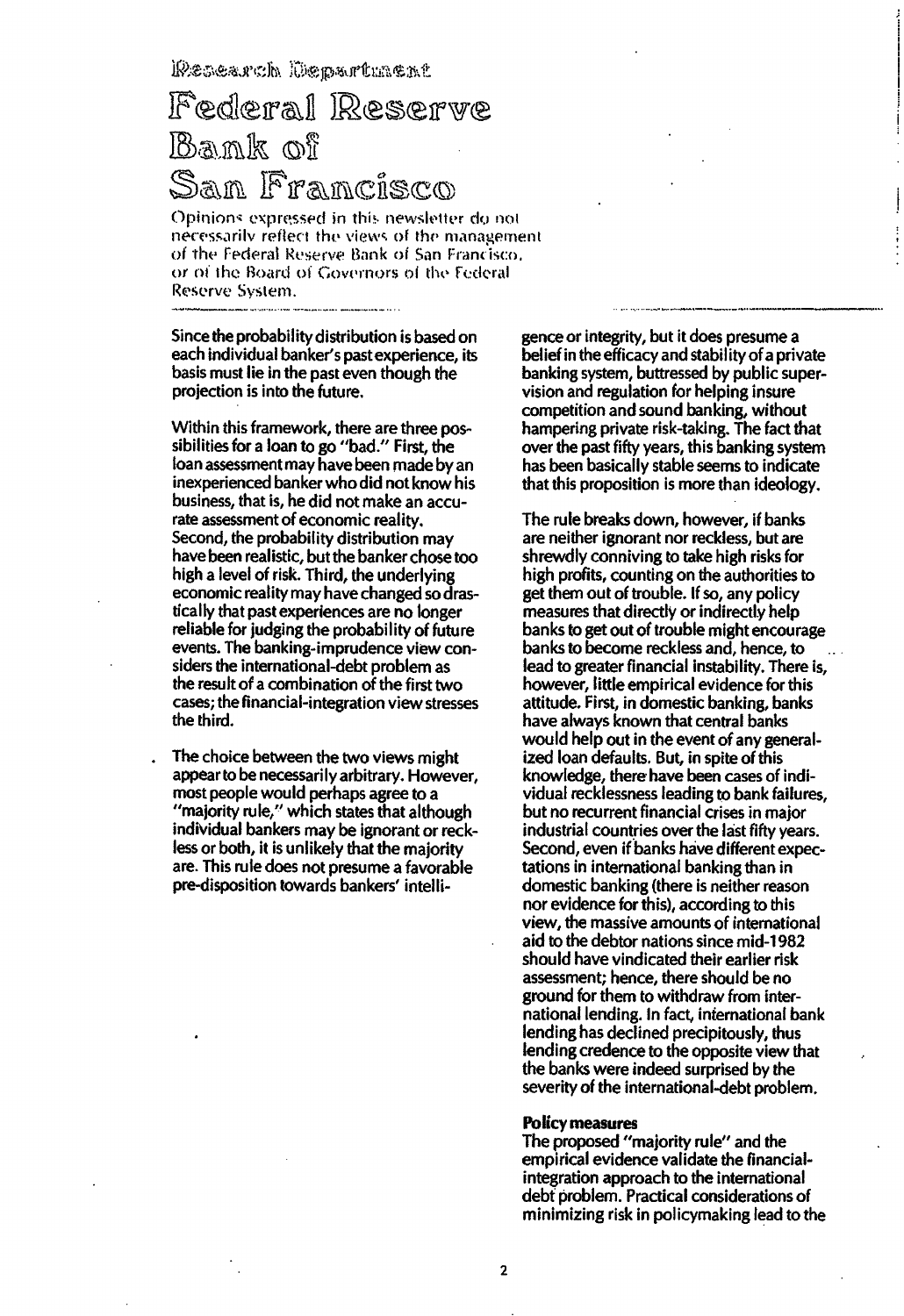same conclusion. The world is facing the serious threat of a financial crisis of large dimensions. To follow the policy recommendations of the bank-imprudence view and be wrong could lead to disaster for the world economy, including our own. But to follow those of the financial-integration view and be wrong would only mean that we have helped some banks that we should not have. A strategy of risk minimization would, therefore, call for extending aid to the debtor nations in order to ensure adequate supply of international liquidity and, at the same time, tightening supervision and regulation over international lending so as to guard against banks' laxity in vigilance in expectation of international aid to the debtor nations.

This interpretation appears to be consistent with the policy measures that have been taken thus far. In the world economy, without a world monetary authority, the central banks of major industrial nations have banded together through their monthly meetings atthe Bank for International Settlements to monitor current developments and to pursue a coordinated strategy forensuring the supply of international liquidity. Together with the national treasuries, they have provided temporary funds to help out cash-strapped debtor nations in order to give them time to negotiate for medium-term loansfrom the International Monetary Fund. The mainstay of the strategy, however, lies in the IMF credits, in conjunction with loan packages from banks, which are granted upon the condition that the debtor countries adopt austerity programs to reduce their payments deficits; that is, to adopt appropriate policy measures for structural adjustments to make their payment positions viable in the longer run. The IMF member nations have agreed to a 47.5 percent increase in IMF funding to carry out this important task.

In addition, the three Federal banking agencies---the Federal Reserve, the Comptroller of the Currency, and the Federal Deposit Insurance Corporation-have jointly proposed a program to improve information about international banking and to tighten its regulation. The proposed measures include quarterly reports and prompt disclosure to individual banks' exposures to country risks, a requirement of a special reserve for protracted nonperforming loans, and new accounting rules for spreading loan fees over the life of a loan. In addition, the U.S. has strengthened its coordination with foreign bank regulators to ensure regulatory equity among countries. All of these may be regarded as appropriate supplements to the principal strategy of ensuring an adequate supply of international liquidity.

With these policy measures, much has been accomplished since the tensions started sixteen months ago. In this turbulent world, sheer survival is victory. The international debt problem is not resolved yet. However, with the revival of the world economy and the recovery of world trade there is ground for optimism that the world will achieve sustained economic recovery without a crippling financial crisis-provided that banks stop the back-sliding out of international lending that had continued through the first half of this year.<br>
Hang-Sheng Cheng

\"!'  $\beta$  -  $\beta$  ,  $\beta$